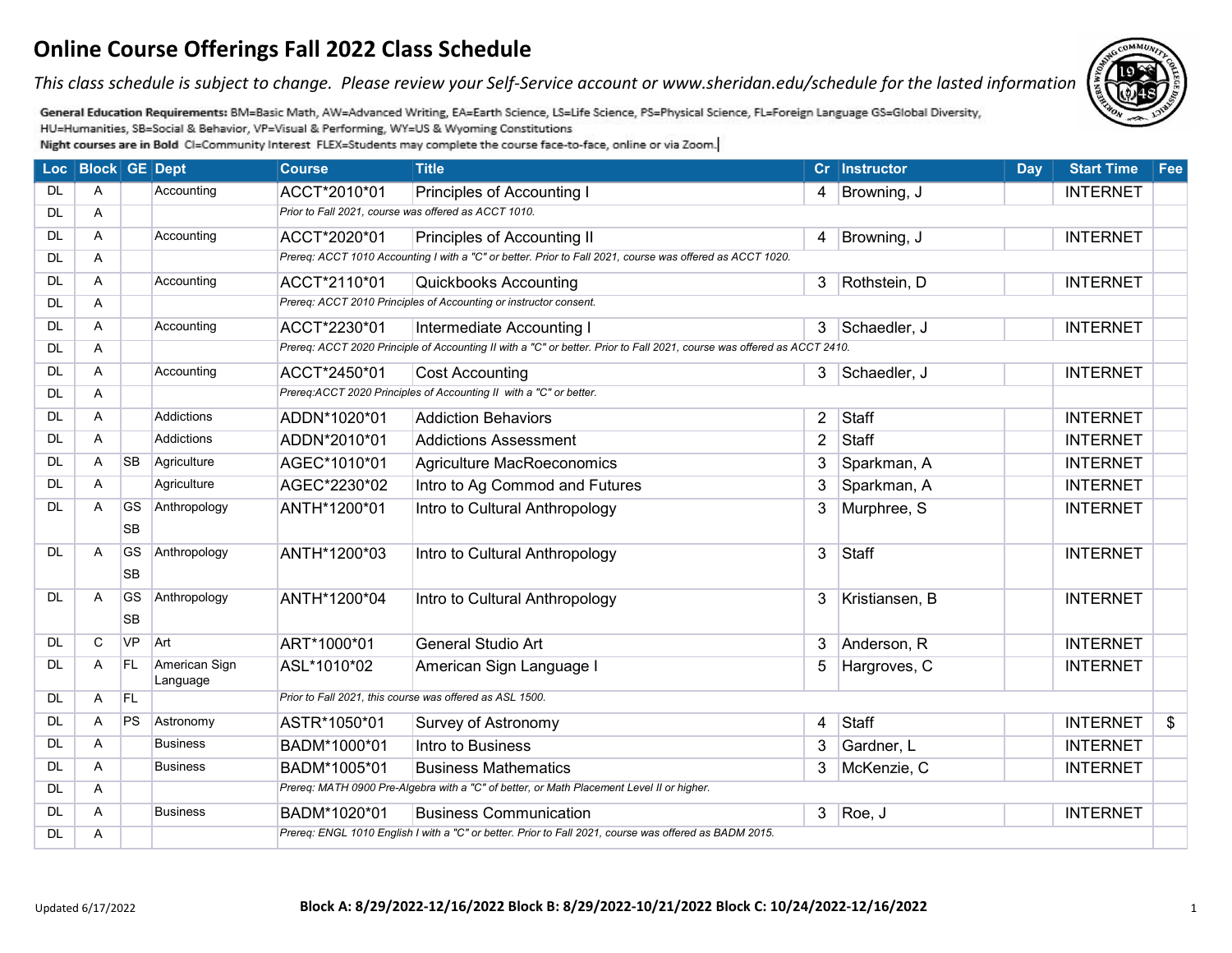*This class schedule is subject to change. Please review your Self-Service account or www.sheridan.edu/schedule for the lasted information.*



General Education Requirements: BM=Basic Math, AW=Advanced Writing, EA=Earth Science, LS=Life Science, PS=Physical Science, FL=Foreign Language GS=Global Diversity, HU=Humanities, SB=Social & Behavior, VP=Visual & Performing, WY=US & Wyoming Constitutions

|           | Loc   Block   GE   Dept |           |                          | <b>Course</b>   | <b>Title</b>                                                                                                                                                                                                                                                                         |                | Cr Instructor | <b>Day</b> | <b>Start Time</b> | Fee                       |
|-----------|-------------------------|-----------|--------------------------|-----------------|--------------------------------------------------------------------------------------------------------------------------------------------------------------------------------------------------------------------------------------------------------------------------------------|----------------|---------------|------------|-------------------|---------------------------|
| DL        | A                       |           | <b>Business</b>          | BADM*2010*02    | <b>Legal Environment of Business</b>                                                                                                                                                                                                                                                 | 3              | Miller, C     |            | <b>INTERNET</b>   |                           |
| <b>DL</b> | C                       |           | <b>Business</b>          | BADM*2030*01    | <b>Business Ethics</b>                                                                                                                                                                                                                                                               | 3              | Hutchinson, K |            | <b>INTERNET</b>   |                           |
| <b>DL</b> | A                       | <b>LS</b> | Biology                  | BIOL*1010*01    | <b>General Biology I</b>                                                                                                                                                                                                                                                             | $\overline{4}$ | Craig, M      |            | <b>INTERNET</b>   | $\boldsymbol{\mathsf{s}}$ |
| DL        | A                       | <b>LS</b> |                          |                 | Prereq: Completion of or concurrent enrollment in MATH 1000 Problem Solving, MATH 0930 Intermediate Algebra or higher level math, or Math Placement Level IV. Then completion<br>of or concurrent enrollment in ENGL 1010 English I, or equivalent placement, or instructor consent. |                |               |            |                   |                           |
| DL        | A                       | <b>LS</b> | Biology                  | BIOL*1010*02    | General Biology I                                                                                                                                                                                                                                                                    | $\overline{4}$ | Godwin, B     |            | <b>INTERNET</b>   | \$                        |
| <b>DL</b> | A                       | <b>LS</b> |                          |                 | Prereq: Completion of or concurrent enrollment in MATH 1000 Problem Solving, MATH 0930 Intermediate Algebra or higher level math, or Math Placement Level IV. Then completion<br>of or concurrent enrollment in ENGL 1010 English I, or equivalent placement, or instructor consent. |                |               |            |                   |                           |
| <b>DL</b> | A                       | <b>LS</b> | Biology                  | BIOL*1010*07    | General Biology I                                                                                                                                                                                                                                                                    |                | 4 Newbold, T  |            | <b>INTERNET</b>   | \$                        |
| DL        | A                       | <b>LS</b> |                          |                 | Prereq: Completion of or concurrent enrollment in MATH 1000 Problem Solving, MATH 0930 Intermediate Algebra or higher level math, or Math Placement Level IV. Then completion<br>of or concurrent enrollment in ENGL 1010 English I, or equivalent placement, or instructor consent. |                |               |            |                   |                           |
| <b>DL</b> | Α                       | <b>LS</b> | Biology                  | BIOL*1020*02    | <b>Life Science</b>                                                                                                                                                                                                                                                                  | $\overline{4}$ | Penrose, S    |            | <b>INTERNET</b>   | $\boldsymbol{\$}$         |
| <b>DL</b> | A                       |           | <b>Business</b>          | BOTK*2970*01    | Occupational Internship                                                                                                                                                                                                                                                              | 3              | Rothstein, D  |            | <b>INTERNET</b>   |                           |
| DL        | A                       |           |                          | 150 work hours. | Prereq: CMAP 1680 Office Productivity Tool, COMM 1030 Interpersonal Communications, or BADM 1020 Business Communication and Writing with a C or better. Internship requires                                                                                                          |                |               |            |                   |                           |
| <b>DL</b> | A                       | GS        | <b>Business</b>          | BUSN*2000*01    | Intro to Interntl Business                                                                                                                                                                                                                                                           | 3              | Gardner, L    |            | <b>INTERNET</b>   |                           |
| <b>DL</b> | A                       | PS        | Chemistry                | CHEM*1000*01    | Intro to Chemistry                                                                                                                                                                                                                                                                   | $\overline{4}$ | Kodet, J      |            | <b>INTERNET</b>   | $\boldsymbol{\$}$         |
| DL        | Α                       | <b>PS</b> |                          |                 | Prereq: Completion of or concurrent enrollment in MATH 0930 Intermediate Algebra or math placement at a higher level.                                                                                                                                                                |                |               |            |                   |                           |
| <b>DL</b> | A                       | PS        | Chemistry                | CHEM*1000*04    | Intro to Chemistry                                                                                                                                                                                                                                                                   | 4              | Vorndam, P    |            | <b>INTERNET</b>   | \$                        |
| DL        | A                       | PS        |                          |                 | Prereq: Completion of or concurrent enrollment in MATH 0930 Intermediate Algebra or math placement at a higher level.                                                                                                                                                                |                |               |            |                   |                           |
| DL        | A                       |           | Computer<br>Applications | CMAP*1680*01    | <b>Office Productivity Tools</b>                                                                                                                                                                                                                                                     | 3              | Paquet, M     |            | <b>INTERNET</b>   |                           |
| DL        | B                       |           | Computer<br>Applications | CMAP*1720*01    | <b>Advanced Word Processing</b>                                                                                                                                                                                                                                                      |                | 1.5 Paquet, M |            | <b>INTERNET</b>   |                           |
| DL.       | C                       |           | Computer<br>Applications | CMAP*1752*01    | <b>Advanced Spreadsheet</b>                                                                                                                                                                                                                                                          |                | 1.5 Paquet, M |            | <b>INTERNET</b>   |                           |
| DL        | C                       |           |                          |                 | Complete CMAP 1680 Office Productivity with a C or better or instructor consent.                                                                                                                                                                                                     |                |               |            |                   |                           |
| <b>DL</b> | A                       |           | Computer<br>Applications | CMAP*1815*01    | <b>Database Applications</b>                                                                                                                                                                                                                                                         | 3              | Paquet, M     |            | <b>INTERNET</b>   |                           |
| DL        | С                       |           | Computer<br>Applications | CMAP*1826*01    | <b>Advanced Presentation</b>                                                                                                                                                                                                                                                         |                | 1.5 Paquet, M |            | <b>INTERNET</b>   |                           |
| DL        | A                       |           | Counseling               | CNSL*2010*01    | <b>Counseling Ethics</b>                                                                                                                                                                                                                                                             | $\overline{2}$ | Staff         |            | <b>INTERNET</b>   |                           |
| DL        | Α                       |           | Counseling               | CNSL*2100*01    | Case Management                                                                                                                                                                                                                                                                      | 3              | <b>Staff</b>  |            | <b>INTERNET</b>   |                           |
| DL        | A                       |           | Counseling               | CNSL*2340*01    | <b>Theories of Counseling</b>                                                                                                                                                                                                                                                        | $\mathbf{3}$   | Staff         |            | <b>INTERNET</b>   |                           |
| <b>DL</b> | A                       |           |                          |                 | Prereq: Completion of or concurrent enrollment in PSYC 1000 General Psychology or Instructor Consent                                                                                                                                                                                 |                |               |            |                   |                           |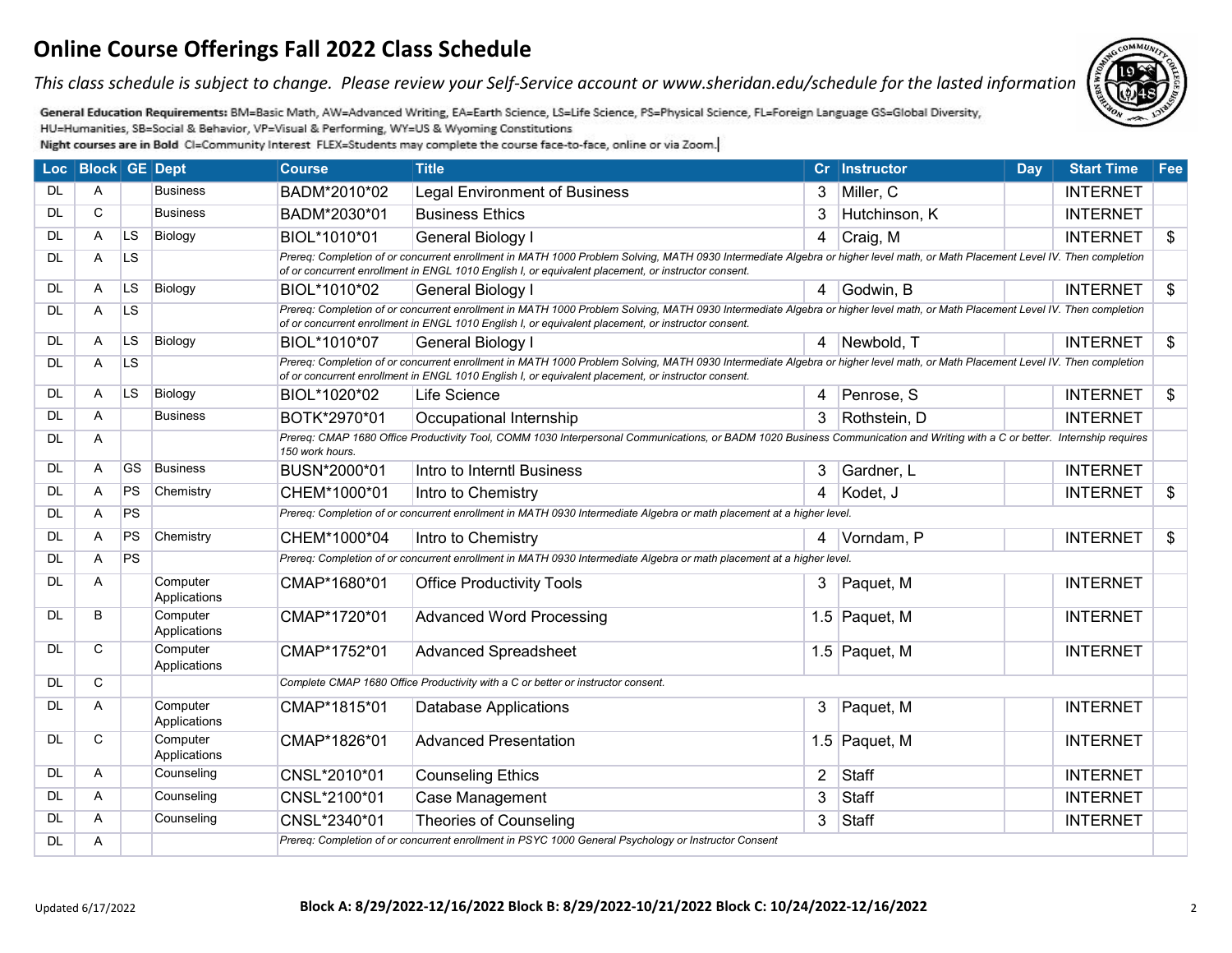*This class schedule is subject to change. Please review your Self-Service account or www.sheridan.edu/schedule for the lasted information.*

General Education Requirements: BM=Basic Math, AW=Advanced Writing, EA=Earth Science, LS=Life Science, PS=Physical Science, FL=Foreign Language GS=Global Diversity, HU=Humanities, SB=Social & Behavior, VP=Visual & Performing, WY=US & Wyoming Constitutions

|           | Loc   Block   GE   Dept |           |                            | <b>Course</b>                                   | <b>Title</b>                                                                                                                                                                                                                                                                                                                                    |                | Cr Instructor     | Day | <b>Start Time</b> | Fee |
|-----------|-------------------------|-----------|----------------------------|-------------------------------------------------|-------------------------------------------------------------------------------------------------------------------------------------------------------------------------------------------------------------------------------------------------------------------------------------------------------------------------------------------------|----------------|-------------------|-----|-------------------|-----|
| <b>DL</b> | A                       |           | Construction<br>Technology | CNTK*1641*01                                    | <b>Carpentry Apprentice I</b>                                                                                                                                                                                                                                                                                                                   | 6              | Michelena, J      |     | <b>INTERNET</b>   | \$  |
| <b>DL</b> | A                       |           |                            |                                                 | Prereg: Students must have the status as a Carpentry Apprentice with an approved Sheridan, Johnson, or Campbell County contractor and be registered as a Carpentry Apprentice<br>with the Bureau of Apprenticeship and Training, Department of Labor, Cheyenne, Wyoming.                                                                        |                |                   |     |                   |     |
| <b>DL</b> | A                       |           | Construction<br>Technology | CNTK*1642*01                                    | <b>Carpentry Apprenticeship II</b>                                                                                                                                                                                                                                                                                                              | 6              | Michelena, J      |     | <b>INTERNET</b>   | \$  |
| <b>DL</b> | A                       |           |                            |                                                 | Students must have the status as a Carpentry Apprentice with an approved Sheridan, Johnson, or Campbell County contractor and be registered as a Carpenter Apprentice with the<br>Bureau of Apprenticeship and Training, Department of Labor, Cheyenne, WY. Students must also have completed CNTK 1641 Carpentry Apprenticeship I or CNTK 1870 |                |                   |     |                   |     |
| <b>DL</b> | A                       |           | Construction<br>Technology | CNTK*1643*01                                    | <b>Carpentry Apprent. III</b>                                                                                                                                                                                                                                                                                                                   | 6              | Michelena, J      |     | <b>INTERNET</b>   | \$  |
| <b>DL</b> | A                       |           |                            |                                                 | Prereg: CNTK 1642 Carpentry Apprenticeship or CNTK 1975 Carpentry Framing and Finishing and CNTK 1705 Carpentry Lab.                                                                                                                                                                                                                            |                |                   |     |                   |     |
| <b>DL</b> | A                       |           | Construction<br>Technology | CNTK*1644*01                                    | Carpentry Appren. IV                                                                                                                                                                                                                                                                                                                            | 6              | Michelena, J      |     | <b>INTERNET</b>   | \$  |
| <b>DL</b> | A                       |           |                            | Prereq: CNTK 1643 Carpentry Apprenticeship III. |                                                                                                                                                                                                                                                                                                                                                 |                |                   |     |                   |     |
| <b>DL</b> | A                       | <b>HU</b> | Communications             | COMM*1030*02                                    | <b>Interpersonal Communications</b>                                                                                                                                                                                                                                                                                                             | 3              | Raber, A          |     | <b>INTERNET</b>   |     |
| <b>DL</b> | A                       | AW        | Communications             | COMM*2010*03                                    | <b>Public Speaking</b>                                                                                                                                                                                                                                                                                                                          | 3              | Raber, A          |     | <b>INTERNET</b>   |     |
| <b>DL</b> | A                       | <b>HU</b> |                            |                                                 | Prereq: ENGL 1010 English I with a grade of C or better                                                                                                                                                                                                                                                                                         |                |                   |     |                   |     |
| <b>DL</b> | C                       | AW        | Communications             | COMM*2010*04                                    | <b>Public Speaking</b>                                                                                                                                                                                                                                                                                                                          | 3              | Schilling, S      |     | <b>INTERNET</b>   |     |
| <b>DL</b> | $\mathsf{C}$            | <b>HU</b> |                            |                                                 | Prereq: ENGL 1010 English I with a grade of C or better                                                                                                                                                                                                                                                                                         |                |                   |     |                   |     |
| <b>DL</b> | A                       |           | Computer                   | COSC*1010*01                                    | Intro to Computer Science                                                                                                                                                                                                                                                                                                                       | $\overline{4}$ | Gunn, E           |     | <b>INTERNET</b>   |     |
| <b>DL</b> | A                       |           | Applications               |                                                 | MATH 0930 Intermediate Algebra with "C" or better, or Math Placement Level IV, or Instructor Consent.                                                                                                                                                                                                                                           |                |                   |     |                   |     |
| <b>DL</b> | Α                       |           | Computer                   | COSC*2030*01                                    | Computer Science II                                                                                                                                                                                                                                                                                                                             | 4              | Thoney, M         |     | <b>INTERNET</b>   |     |
| <b>DL</b> | A                       |           | Applications               | Prerequisites COSC 1030 Computer Science I      |                                                                                                                                                                                                                                                                                                                                                 |                |                   |     |                   |     |
| <b>DL</b> | A                       |           | Computer<br>Applications   | COSC*2050*01                                    | Intro to SQL                                                                                                                                                                                                                                                                                                                                    | 3              | Gunn, E           |     | <b>INTERNET</b>   |     |
| <b>DL</b> | A                       |           | <b>Criminal Justice</b>    | CRMJ*1520*02                                    | <b>Law Enforcement Operations</b>                                                                                                                                                                                                                                                                                                               | 3              | Joyce, J          |     | <b>INTERNET</b>   |     |
| <b>DL</b> | A                       |           | <b>Criminal Justice</b>    | CRMJ*2120*02                                    | Intro to Criminal Justice                                                                                                                                                                                                                                                                                                                       | 3              | Joyce, J          |     | <b>INTERNET</b>   |     |
| <b>DL</b> | A                       |           |                            | CRMJ 2120 cross-listed with POLS 2120.          |                                                                                                                                                                                                                                                                                                                                                 |                |                   |     |                   |     |
| <b>DL</b> | A                       |           | <b>Criminal Justice</b>    | CRMJ*2160*01                                    | Domestic Family Violence                                                                                                                                                                                                                                                                                                                        | 3              | Goodrich-Premo, E |     | <b>INTERNET</b>   |     |
| <b>DL</b> | A                       |           |                            |                                                 | CRMJ 2160 cross-listed with SOC 2320 and PSYC 2280.                                                                                                                                                                                                                                                                                             |                |                   |     |                   |     |
| <b>DL</b> | A                       | <b>SB</b> | <b>Criminal Justice</b>    | CRMJ*2400*01                                    | Criminology                                                                                                                                                                                                                                                                                                                                     | 3              | Joyce, J          |     | <b>INTERNET</b>   |     |
| <b>DL</b> | A                       | <b>SB</b> |                            | CRMJ 2400 cross listed with SOC 2400            |                                                                                                                                                                                                                                                                                                                                                 |                |                   |     |                   |     |
| <b>DL</b> | A                       | <b>SB</b> | <b>Criminal Justice</b>    | CRMJ*2400*02                                    | Criminology                                                                                                                                                                                                                                                                                                                                     |                | 3 Joyce, J        |     | <b>INTERNET</b>   |     |
| <b>DL</b> | A                       | <b>SB</b> |                            | CRMJ 2400 cross listed with SOC 2400            |                                                                                                                                                                                                                                                                                                                                                 |                |                   |     |                   |     |

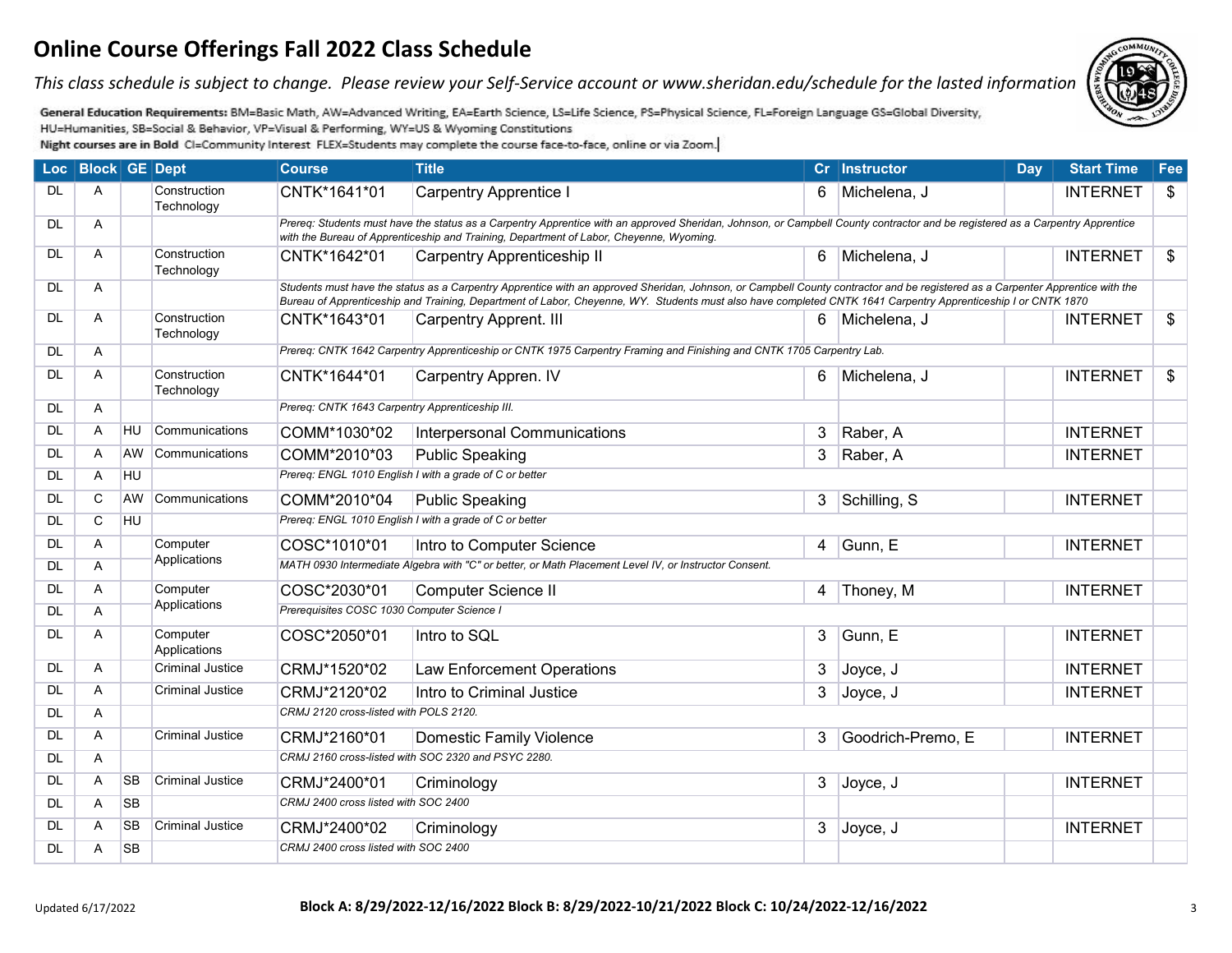*This class schedule is subject to change. Please review your Self-Service account or www.sheridan.edu/schedule for the lasted information.*



General Education Requirements: BM=Basic Math, AW=Advanced Writing, EA=Earth Science, LS=Life Science, PS=Physical Science, FL=Foreign Language GS=Global Diversity, HU=Humanities, SB=Social & Behavior, VP=Visual & Performing, WY=US & Wyoming Constitutions

|           | Loc   Block   GE   Dept |           |                          | <b>Course</b>                              | <b>Title</b>                                                                                                                             |                | Cr Instructor | <b>Day</b> | <b>Start Time</b> | Fee |
|-----------|-------------------------|-----------|--------------------------|--------------------------------------------|------------------------------------------------------------------------------------------------------------------------------------------|----------------|---------------|------------|-------------------|-----|
| DL.       | Α                       |           | <b>Criminal Justice</b>  | CRMJ*2420*02                               | Juvenile Justice                                                                                                                         | 3              | Joyce, J      |            | <b>INTERNET</b>   |     |
| <b>DL</b> | Α                       |           | Computer<br>Applications | CSCO*2000*01                               | Cisco: CCNA I Intro to Network                                                                                                           | 4              | Thoney, M     |            | <b>INTERNET</b>   |     |
| <b>DL</b> | Α                       |           |                          |                                            | Prereq: Successful completion of MSFT 1745 A+ Computer Maintenance and MSFT 1510 Windows Client Operating System, or instructor approval |                |               |            |                   |     |
| <b>DL</b> | Α                       |           | Computer<br>Applications | CSEC*1500*01                               | Computer Network Security+                                                                                                               |                | $3$  Birk, M  |            | <b>INTERNET</b>   | \$  |
| <b>DL</b> | A                       |           | Computer                 | CSEC*1520*01                               | <b>Network Attack Principles</b>                                                                                                         |                | 3 Thoney, M   |            | <b>INTERNET</b>   |     |
| <b>DL</b> | Α                       |           | Applications             |                                            | Prereq: Successful completion of COSC 2020 Linux Fundamentals and CSEC 1500 Computer Network Security +, or instructor consent.          |                |               |            |                   |     |
| <b>DL</b> | A                       |           | Computer<br>Applications | CSEC*2100*01                               | Cyber Security Analyst +                                                                                                                 | 3              | Thoney, M     |            | <b>INTERNET</b>   | \$  |
| <b>DL</b> | A                       |           |                          |                                            | Prerequisite: Successful completion of CSEC 1500 Network Security +, hold a CompTIA Security + certification or instructor consent.      |                |               |            |                   |     |
| <b>DL</b> | C                       |           | Dental Hygiene           | DHYG*1000*01                               | Survey of Dental Hygiene                                                                                                                 |                | Woods, A      |            | <b>INTERNET</b>   |     |
| <b>DL</b> | A                       |           | Dental Hygiene           | DHYG*3600*01                               | Ethics & Law in Dental Hygiene                                                                                                           | 2              | Golden, J     |            | <b>INTERNET</b>   |     |
| <b>DL</b> | A                       | <b>SB</b> | Economics                | ECON*1010*02                               | Macroeconomics                                                                                                                           | 3              | Robinson, J   |            | <b>INTERNET</b>   |     |
| <b>DL</b> | A                       | <b>SB</b> | Economics                | ECON*1020*01                               | Microeconomics                                                                                                                           | 3              | Robinson, J   |            | <b>INTERNET</b>   |     |
| <b>DL</b> | Α                       | <b>SB</b> | Economics                | ECON*1020*03                               | Microeconomics                                                                                                                           | 3              | Young, A      |            | <b>INTERNET</b>   |     |
| <b>DL</b> | A                       |           | Education                | EDCI*2440*01                               | <b>Classroom Management</b>                                                                                                              | $2^{\circ}$    | Stauffer, T   |            | <b>INTERNET</b>   |     |
| <b>DL</b> | A                       |           |                          |                                            | Grade of C or better in EDEX 2484 Intro to Special Education, and or concurrent enrollment in, EDFD 2100 Educational Psychology          |                |               |            |                   |     |
| <b>DL</b> | B                       |           | Education                | EDCI*2440*02                               | <b>Classroom Management</b>                                                                                                              |                | 2 Pollard, T  |            | <b>INTERNET</b>   |     |
| <b>DL</b> | B                       |           |                          |                                            | Grade of C or better in EDEX 2484 Intro to Special Education, and or concurrent enrollment in, EDFD 2100 Educational Psychology          |                |               |            |                   |     |
| <b>DL</b> | B                       |           | Education                | EDEC*1020*01                               | Intro to Early Childhood Ed                                                                                                              | 3              | Johnson, J    |            | <b>INTERNET</b>   |     |
| <b>DL</b> | C                       |           | Education                | EDEC*1100*01                               | Observ and Guid of Young Child                                                                                                           | 2 <sup>1</sup> | Johnson, J    |            | <b>INTERNET</b>   |     |
| <b>DL</b> | C                       |           |                          |                                            | Prereq: EDEC 1020 Intro to Early Childhood with a C or better. Coreq: EDEC 1100 Observation and Guidance of Young Children               |                |               |            |                   |     |
| <b>DL</b> | $\mathsf{C}$            |           | Education                | EDEC*1105*01                               | Observe and Guid Yng Chld Lab                                                                                                            |                | Johnson, J    |            | <b>INTERNET</b>   |     |
| <b>DL</b> | C                       |           |                          |                                            | Prereq: EDEC 1020 Intro to Early Childhood with a C or better. Co-req: EDEC 1100 Observation and Guidance of Young Children.             |                |               |            |                   |     |
| <b>DL</b> | C                       |           | Education                | EDEC*2000*01                               | <b>Engaging Families in Early Chi</b>                                                                                                    | 3              | Mains, A      |            | <b>INTERNET</b>   |     |
| <b>DL</b> | C                       |           |                          | Prereq: EDEC 1020 Intro to Early Childhood |                                                                                                                                          |                |               |            |                   |     |
| <b>DL</b> | B                       |           | Education                | EDEC*2435*01                               | <b>Child Development Associate</b>                                                                                                       | 3              | Mains, A      |            | <b>INTERNET</b>   |     |
| <b>DL</b> | A                       |           | Education                | EDEL*2280*01                               | Literature for Children                                                                                                                  | 3              | Pollard, T    |            | <b>INTERNET</b>   |     |
| <b>DL</b> | A                       |           |                          |                                            | Prereq: EDFD 2020 Foundations of Education OR EDEC 1020 Intro to Early Childhood                                                         |                |               |            |                   |     |
| <b>DL</b> | A                       |           | Education                | EDEX*2484*01                               | Intro to Special Education                                                                                                               |                | 3 Stauffer, T |            | <b>INTERNET</b>   |     |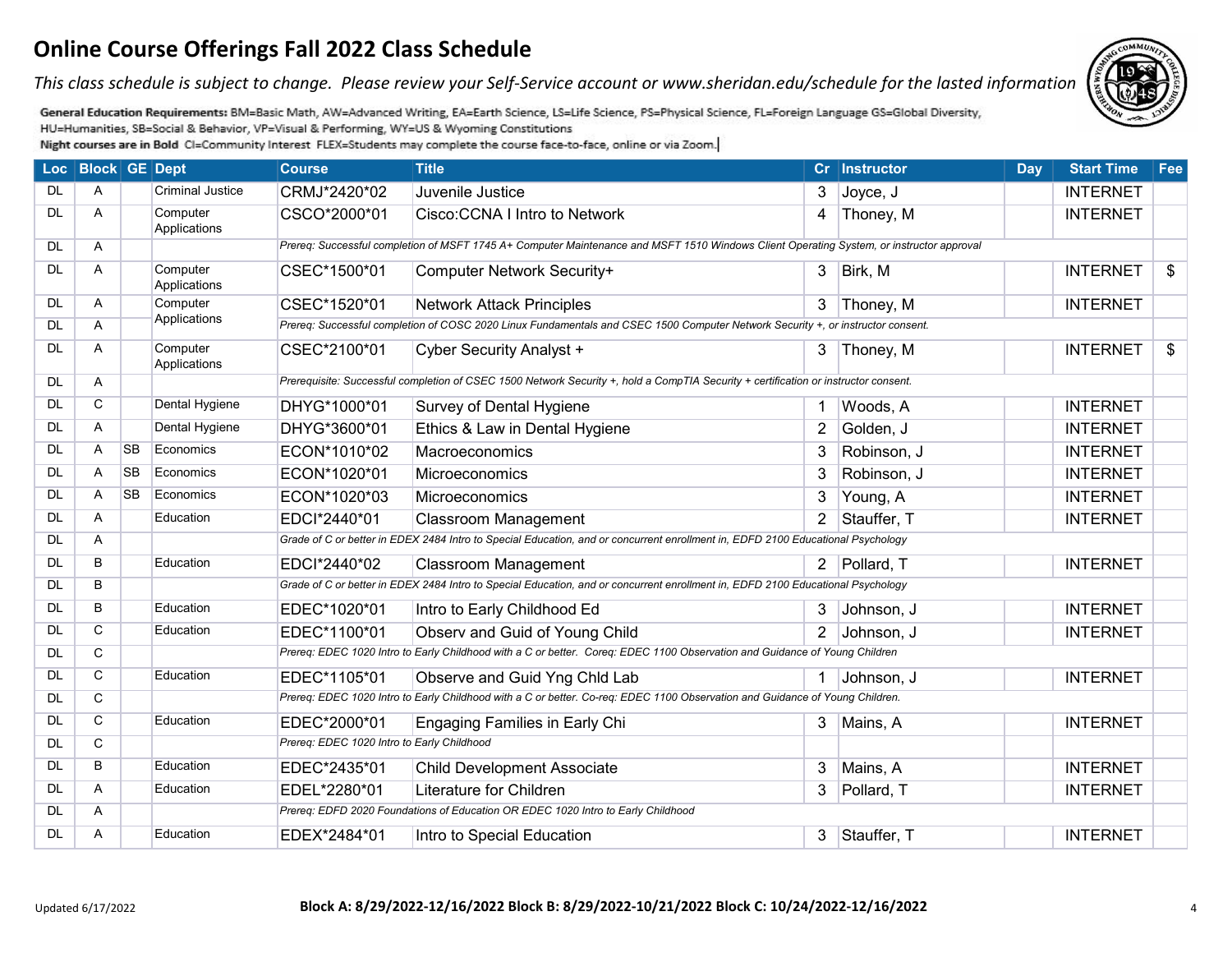*This class schedule is subject to change. Please review your Self-Service account or www.sheridan.edu/schedule for the lasted information.*

General Education Requirements: BM=Basic Math, AW=Advanced Writing, EA=Earth Science, LS=Life Science, PS=Physical Science, FL=Foreign Language GS=Global Diversity, HU=Humanities, SB=Social & Behavior, VP=Visual & Performing, WY=US & Wyoming Constitutions

|           | Loc   Block   GE   Dept |           |                   | <b>Course</b> | <b>Title</b>                                                                                                                                                     |                | Cr Instructor  | <b>Day</b> | <b>Start Time</b> | Fee |
|-----------|-------------------------|-----------|-------------------|---------------|------------------------------------------------------------------------------------------------------------------------------------------------------------------|----------------|----------------|------------|-------------------|-----|
| DL.       | A                       |           |                   |               | Prereq: A grade of C or better in EDFD 2020 Foundations of Education                                                                                             |                |                |            |                   |     |
| <b>DL</b> | A                       |           | Education         | EDFD*2020*01  | <b>Foundations of Education</b>                                                                                                                                  |                | 3 Pollard, T   |            | <b>INTERNET</b>   |     |
| <b>DL</b> | A                       |           |                   |               | Prereq: Completion of or concurrent enrollment in ENGL 1010 English I. *Students will be required to pass a background check in this course.                     |                |                |            |                   |     |
| <b>DL</b> | A                       |           | Education         | EDFD*2020*02  | <b>Foundations of Education</b>                                                                                                                                  |                | 3 Stauffer, T  |            | <b>INTERNET</b>   |     |
| <b>DL</b> | A                       |           |                   |               | Prereq: Completion of or concurrent enrollment in ENGL 1010 English I. *Students will be required to pass a background check in this course.                     |                |                |            |                   |     |
| <b>DL</b> | A                       |           | Education         | EDFD*2100*01  | <b>Educational Psychology</b>                                                                                                                                    | 3              | Stauffer, T    |            | <b>INTERNET</b>   |     |
| <b>DL</b> | A                       |           |                   |               | Prereg: Grade of a C or better in EDFD 2020 Foundations of Education and PSYC 1000 General Psychology                                                            |                |                |            |                   |     |
| <b>DL</b> | A                       |           | Education         | EDFD*2100*02  | <b>Educational Psychology</b>                                                                                                                                    |                | 3 Pollard, T   |            | <b>INTERNET</b>   |     |
| <b>DL</b> | A                       |           |                   |               | Prereg: Grade of a C or better in EDFD 2020 Foundations of Education and PSYC 1000 General Psychology                                                            |                |                |            |                   |     |
| <b>DL</b> | B                       | <b>CI</b> | Education         | EDUC*1501*01  | <b>Effective Substitute Teaching</b>                                                                                                                             |                | Pollard, T     |            | <b>INTERNET</b>   |     |
| <b>DL</b> | A                       |           | Education         | EDUC*1501*02  | <b>Effective Substitute Teaching</b>                                                                                                                             | $\overline{1}$ | Stauffer, T    |            | <b>INTERNET</b>   |     |
| <b>DL</b> | A                       |           | Education         | EDUC*2100*02  | Practicum in Teaching                                                                                                                                            | 3              | Stauffer, T    |            | <b>INTERNET</b>   |     |
| <b>DL</b> | Α                       |           |                   |               | Prereq: EDCI 2440 Classroom Management and ITEC 2360 Educational Technology Theory and Applications are pre-requisites that may also be taken concurrently       |                |                |            |                   |     |
| <b>DL</b> | A                       |           | English           | ENGL*0725*04  | <b>English Plus</b>                                                                                                                                              |                | 2 Jensen, M    |            | <b>INTERNET</b>   |     |
| <b>DL</b> | A                       |           |                   |               | Prerequisite: Reading Placement Level 1 or 2. Co-requisite: English 1010 English Composition I.                                                                  |                |                |            |                   |     |
| <b>DL</b> | A                       | <b>BW</b> | English           | ENGL*1010*01  | <b>English Composition I</b>                                                                                                                                     | $\mathbf{3}$   | Finn, M        |            | <b>INTERNET</b>   |     |
| <b>DL</b> | Α                       | <b>BW</b> |                   |               | Prereq: Level 3 Reading Placement or "C" or better in ENGL 0700 Integrated Reading & Writing                                                                     |                |                |            |                   |     |
| <b>DL</b> | A                       |           | <b>BW</b> English | ENGL*1010*02  | <b>English Composition I</b>                                                                                                                                     |                | 3 Finn, M      |            | <b>INTERNET</b>   |     |
| <b>DL</b> | A                       | <b>BW</b> |                   |               | Prereq: Level 3 Reading Placement or "C" or better in ENGL 0700 Integrated Reading & Writing                                                                     |                |                |            |                   |     |
| DL.       | A                       |           | <b>BW</b> English | ENGL*1010*14  | <b>English Composition I</b>                                                                                                                                     |                | 3 Jensen, M    |            | <b>INTERNET</b>   |     |
| <b>DL</b> | A                       | <b>BW</b> |                   |               | Prereq: Level 3 Reading Placement or "C" or better in ENGL 0700 Integrated Reading & Writing                                                                     |                |                |            |                   |     |
| <b>DL</b> | A                       |           | BW English        | ENGL*1010*15  | <b>English Composition I</b>                                                                                                                                     | $\mathbf{3}$   | Jensen, M      |            | <b>INTERNET</b>   |     |
| <b>DL</b> | A                       | <b>BW</b> |                   |               | Prereq: Level 3 Reading Placement or "C" or better in ENGL 0700 Integrated Reading & Writing                                                                     |                |                |            |                   |     |
| <b>DL</b> | A                       | HU        | English           | ENGL*1050*01  | Intro to Film Studies                                                                                                                                            |                | 3 Finn, M      |            | <b>INTERNET</b>   |     |
| <b>DL</b> | $\mathsf{A}$            | <b>VP</b> |                   |               | Prereq: Completion of, or concurrent enrollment in, ENGL 1010 English I, or instructor consent                                                                   |                |                |            |                   |     |
| <b>DL</b> | A                       |           | GS English        | ENGL*1080*01  | Intro to Women's Studies                                                                                                                                         | 3              | Finn, M        |            | <b>INTERNET</b>   |     |
|           |                         | HU        |                   |               |                                                                                                                                                                  |                |                |            |                   |     |
| <b>DL</b> | A                       | <b>SB</b> |                   |               | Prereq: Completion of, or concurrent enrollment in, ENGL 1010 English I, or instructor consent. ENGL 1080 is crosslisted with HUMN 1080, SOC 1080 and WMST 1080. |                |                |            |                   |     |
| <b>DL</b> | A                       |           | <b>BW</b> English | ENGL*2030*01  | <b>Critical Reading and Writing</b>                                                                                                                              |                | 3 Reitinger, D |            | <b>INTERNET</b>   |     |
| <b>DL</b> | A                       | <b>BW</b> |                   |               | Prereq: ENGL 1010 English I with a "C" or better OR instructor consent                                                                                           |                |                |            |                   |     |

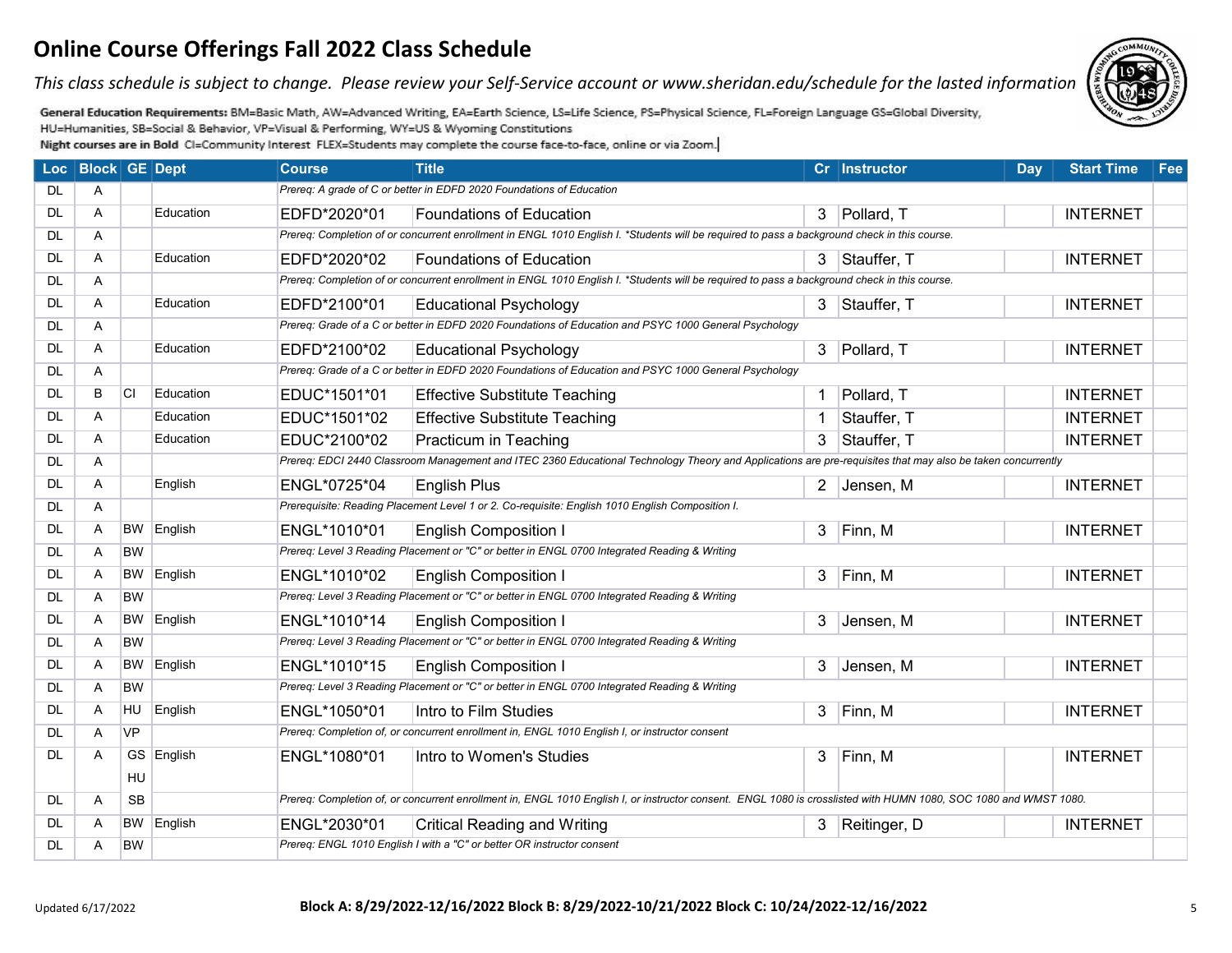*This class schedule is subject to change. Please review your Self-Service account or www.sheridan.edu/schedule for the lasted information.*



General Education Requirements: BM=Basic Math, AW=Advanced Writing, EA=Earth Science, LS=Life Science, PS=Physical Science, FL=Foreign Language GS=Global Diversity, HU=Humanities, SB=Social & Behavior, VP=Visual & Performing, WY=US & Wyoming Constitutions

|           | Loc   Block   GE   Dept |                              |                               | <b>Course</b> | <b>Title</b>                                                                                                                                                                      |                | Cr Instructor | Day | <b>Start Time</b> | Fee |
|-----------|-------------------------|------------------------------|-------------------------------|---------------|-----------------------------------------------------------------------------------------------------------------------------------------------------------------------------------|----------------|---------------|-----|-------------------|-----|
| <b>DL</b> | A                       |                              | BW English                    | ENGL*2030*02  | <b>Critical Reading and Writing</b>                                                                                                                                               | $3-1$          | Reitinger, D  |     | <b>INTERNET</b>   |     |
| <b>DL</b> | Α                       | <b>BW</b>                    |                               |               | Prereq: ENGL 1010 English I with a "C" or better OR instructor consent                                                                                                            |                |               |     |                   |     |
| <b>DL</b> | A                       |                              | Family & Consumer<br>Science  | FCSC*1141*01  | <b>Principles of Nutrition</b>                                                                                                                                                    | 3              | Ostrander, J  |     | <b>INTERNET</b>   |     |
| DL        | A                       |                              | Family & Consumer<br>Science  | FCSC*1141*02  | <b>Principles of Nutrition</b>                                                                                                                                                    | 3              | Ostrander, J  |     | <b>INTERNET</b>   |     |
| DL        | A                       |                              | Family & Consumer<br>Science  | FCSC*1141*03  | <b>Principles of Nutrition</b>                                                                                                                                                    | $\mathbf{3}$   | Wattam, B     |     | <b>INTERNET</b>   |     |
| <b>DL</b> | A                       |                              | Family & Consumer<br>Science  | FCSC*1141*04  | <b>Principles of Nutrition</b>                                                                                                                                                    | $\mathbf{3}$   | Araas, T      |     | <b>INTERNET</b>   |     |
| <b>DL</b> | A                       |                              | <b>Business</b>               | FIN*1000*01   | <b>Personal Finance</b>                                                                                                                                                           | 3              | Dunneback, D  |     | <b>INTERNET</b>   |     |
| <b>DL</b> | Α                       |                              | Hospitality<br>Management     | FSHM*1540*01  | <b>Managing Customer Service</b>                                                                                                                                                  | 3              | Dunneback, D  |     | <b>INTERNET</b>   |     |
| <b>DL</b> | Α                       | PS                           | Geology                       | GEOL*1100*01  | <b>Physical Geology</b>                                                                                                                                                           | 4              | Livingston, R |     | <b>INTERNET</b>   | \$  |
| <b>DL</b> | A                       | <b>GS</b><br>HU<br><b>SB</b> | History                       | HIST*1110*01  | <b>Western Civilization I</b>                                                                                                                                                     | 3              | Peter, S      |     | <b>INTERNET</b>   |     |
| DL        | A                       | GS<br>HU<br><b>SB</b>        | History                       | HIST*1120*01  | <b>Western Civilization II</b>                                                                                                                                                    | 3              | Peter, S      |     | <b>INTERNET</b>   |     |
| <b>DL</b> | Α                       | <b>WY</b>                    | History                       | HIST*1211*01  | <b>US to 1865</b>                                                                                                                                                                 |                | 3 Peter, S    |     | <b>INTERNET</b>   |     |
| <b>DL</b> | Α                       | <b>WY</b>                    |                               | 1865.         | Prereq: Completion of, or concurrent enrollment in, ENGL 1010 English I or instructor consent Students may not receive credit for both HIST 1210 US History I and HIST 1211 US to |                |               |     |                   |     |
| <b>DL</b> | A                       | <b>WY</b>                    | History                       | HIST*1211*03  | <b>US to 1865</b>                                                                                                                                                                 |                | 3 Thomas, M   |     | <b>INTERNET</b>   |     |
| <b>DL</b> | A                       | <b>WY</b>                    |                               | 1865.         | Prereq: Completion of, or concurrent enrollment in, ENGL 1010 English I or instructor consent Students may not receive credit for both HIST 1210 US History I and HIST 1211 US to |                |               |     |                   |     |
| <b>DL</b> | A                       |                              | WY History                    | HIST*1221*02  | US from 1865                                                                                                                                                                      | 3 <sup>7</sup> | Staff         |     | <b>INTERNET</b>   |     |
| <b>DL</b> | A                       | <b>WY</b>                    |                               |               | Prereq: Completion of, or concurrent enrollment in, ENGL 1010 English I, or instructor consent Students may not receive credit for both HIST 1220 and HIST 1221.                  |                |               |     |                   |     |
| <b>DL</b> | Α                       | <b>WY</b>                    | History                       | HIST*1251*02  | <b>Wyoming History</b>                                                                                                                                                            | 3              | Thomas, M     |     | <b>INTERNET</b>   |     |
| DL        | Α                       | GS                           | Health & Human<br>Performance | HLED*1006*02  | Personal Health                                                                                                                                                                   | 3              | Layher, S     |     | <b>INTERNET</b>   |     |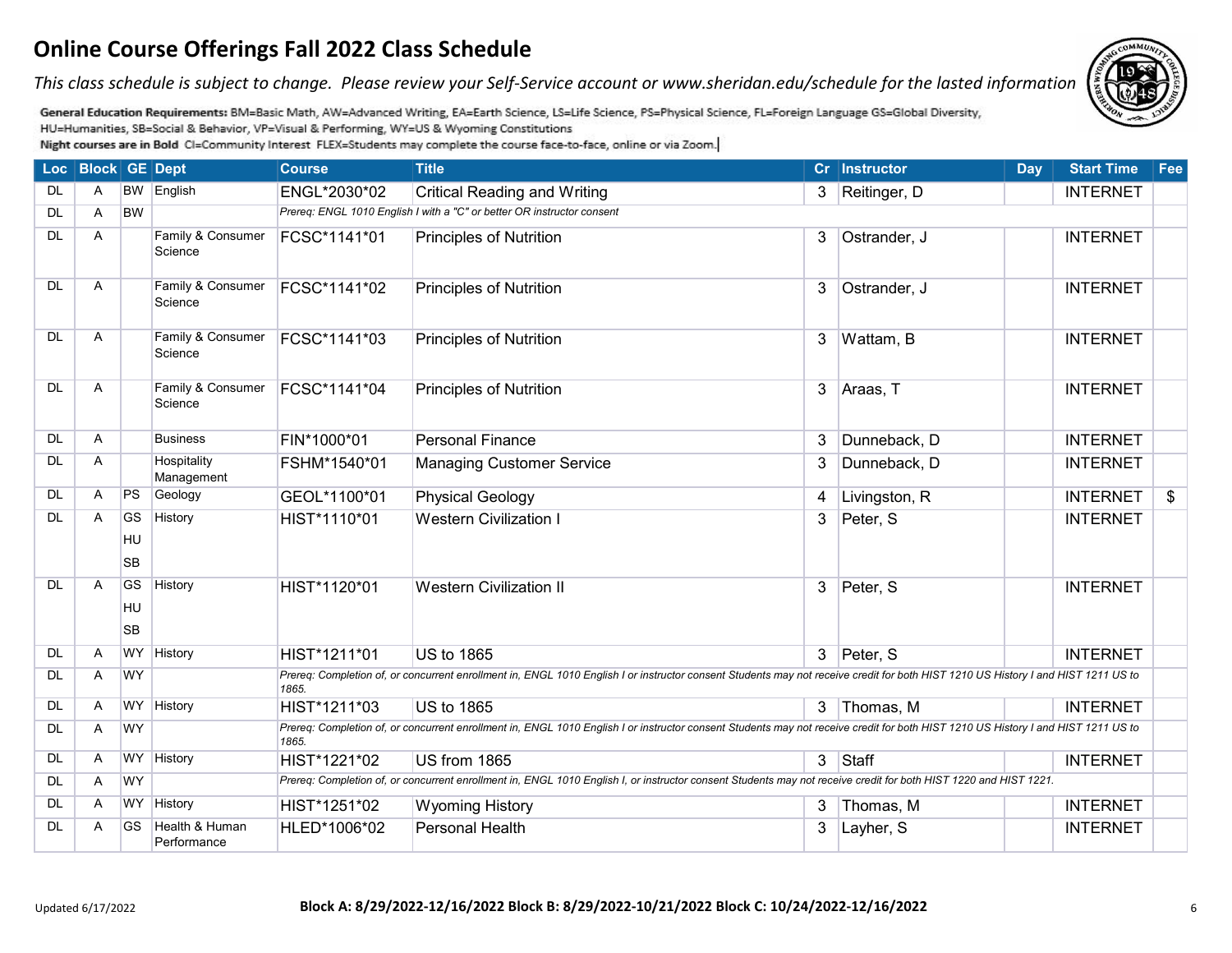*This class schedule is subject to change. Please review your Self-Service account or www.sheridan.edu/schedule for the lasted information.*



General Education Requirements: BM=Basic Math, AW=Advanced Writing, EA=Earth Science, LS=Life Science, PS=Physical Science, FL=Foreign Language GS=Global Diversity, HU=Humanities, SB=Social & Behavior, VP=Visual & Performing, WY=US & Wyoming Constitutions

|           | Loc Block GE Dept |           |                               | <b>Course</b>                                    | <b>Title</b>                                                                                                                                                                      |                | Cr Instructor     | <b>Day</b> | <b>Start Time</b> | Fee |
|-----------|-------------------|-----------|-------------------------------|--------------------------------------------------|-----------------------------------------------------------------------------------------------------------------------------------------------------------------------------------|----------------|-------------------|------------|-------------------|-----|
| <b>DL</b> | A                 | <b>GS</b> | Health & Human<br>Performance | HLED*1006*03                                     | <b>Personal Health</b>                                                                                                                                                            | 3              | Layher, S         |            | <b>INTERNET</b>   |     |
| <b>DL</b> | Α                 |           | Health & Human<br>Performance | HLTK*1000*01                                     | Principles of Health Care Calc                                                                                                                                                    | 1              | Bisbee, F         |            | <b>INTERNET</b>   |     |
| <b>DL</b> | Α                 |           | Biology                       | HLTK*1200*01                                     | <b>Medical Terminology</b>                                                                                                                                                        | 3              | Starr, H          |            | <b>INTERNET</b>   |     |
| <b>DL</b> | A                 |           |                               | Prior to Fall 2020, course offered as BIOL 1050. |                                                                                                                                                                                   |                |                   |            |                   |     |
| <b>DL</b> | A                 |           | Biology                       | HLTK*1200*02                                     | <b>Medical Terminology</b>                                                                                                                                                        | 3 <sup>1</sup> | Karns, J          |            | <b>INTERNET</b>   |     |
| <b>DL</b> | Α                 |           |                               | Prior to Fall 2020, course offered as BIOL 1050. |                                                                                                                                                                                   |                |                   |            |                   |     |
| <b>DL</b> | A                 |           | Health & Human<br>Performance | HLTK*1560*01                                     | Intro to Health Professions                                                                                                                                                       | $\overline{2}$ | Bisbee, F         |            | <b>INTERNET</b>   |     |
| <b>DL</b> | C                 |           | Agriculture                   | HORT*2040*01                                     | <b>Turfgrass Management</b>                                                                                                                                                       | 3              | Erickson, A       |            | <b>INTERNET</b>   | \$  |
| <b>DL</b> | A                 | <b>GS</b> | Humanities                    | HUMN*1080*01                                     | Intro to Women's Studies                                                                                                                                                          | 3              | Finn, M           |            | <b>INTERNET</b>   |     |
| <b>DL</b> | A                 | HU        |                               |                                                  | Prereq: Completion of, or concurrent enrollment in, ENGL 1010 English I, or instructor consent. HUMN 1080 is crosslisted with ENGL 1080, SOC 1080 and WMST 1080.                  |                |                   |            |                   |     |
|           |                   | <b>SB</b> |                               |                                                  |                                                                                                                                                                                   |                |                   |            |                   |     |
| <b>DL</b> | A                 |           | <b>Business</b>               | IMGT*2400*01                                     | Intro to Information Managemnt                                                                                                                                                    | 3              | Banville, D       |            | <b>INTERNET</b>   |     |
| <b>DL</b> | Α                 |           | Computer<br>Applications      | INET*1580*01                                     | Web Page Authoring                                                                                                                                                                | 3              | Gunn, E           |            | <b>INTERNET</b>   |     |
| <b>DL</b> | Α                 |           |                               |                                                  | Prior to Fall 2018, INET 1580 was offered as INET 1650.                                                                                                                           |                |                   |            |                   |     |
| <b>DL</b> | A                 |           | Computer<br>Applications      | INET*1650*01                                     | Web Programming I                                                                                                                                                                 | 3              | Thoney, M         |            | <b>INTERNET</b>   |     |
| <b>DL</b> | Α                 |           |                               | anna                                             | Prereq: Completion or or concurrent enrollment in COSC 1010 Intro to Computer Science with a C or better or instructor consent. Prior to fall 2018, INET 1650 was offered as INET |                |                   |            |                   |     |
| <b>DL</b> | Α                 |           | Computer<br>Applications      | INET*1820*01                                     | <b>Scripting Languages I</b>                                                                                                                                                      | 3              | Thoney, M         |            | <b>INTERNET</b>   |     |
| <b>DL</b> | Α                 |           | Education                     | ITEC*2360*01                                     | <b>Teaching With Technology</b>                                                                                                                                                   | 3              | Butterfield, R    |            | <b>INTERNET</b>   |     |
| <b>DL</b> | Α                 |           |                               |                                                  | Prereq: A grade of C or better EDEX 2484 Intro to Special Education, AND or concurrent enrollment in EDFD 2100 Educational Psychology                                             |                |                   |            |                   |     |
| <b>DL</b> | A                 |           | Massage Therapy               | MASS*1700*01                                     | Kinesiology for Mass Therapist                                                                                                                                                    | 2              | Shoulders-Bond, M |            | <b>INTERNET</b>   |     |
| <b>DL</b> | Α                 |           | Massage Therapy               | MASS*2500*01                                     | Pathology for Mass Therapists                                                                                                                                                     | $\overline{2}$ | Shoulders-Bond, M |            | <b>INTERNET</b>   |     |
| <b>DL</b> | Α                 |           | <b>Mathematics</b>            | MATH*0900*01                                     | Pre-Algebra Arithmetic                                                                                                                                                            | 4              | Gunderson, L      |            | <b>INTERNET</b>   |     |
| <b>DL</b> | Α                 |           |                               | Prereq: Math placement Level 1                   |                                                                                                                                                                                   |                |                   |            |                   |     |
| <b>DL</b> | B                 |           | <b>Mathematics</b>            | MATH*0900*04                                     | Pre-Algebra Arithmetic                                                                                                                                                            | 4              | Bailey, B         |            | <b>INTERNET</b>   |     |
| <b>DL</b> | B                 |           |                               | Prereq: Math placement Level 1                   |                                                                                                                                                                                   |                |                   |            |                   |     |
| <b>DL</b> | A                 |           | <b>Mathematics</b>            | MATH*0930*01                                     | Intermediate Algebra                                                                                                                                                              | 4              | Corkins, B        |            | <b>INTERNET</b>   |     |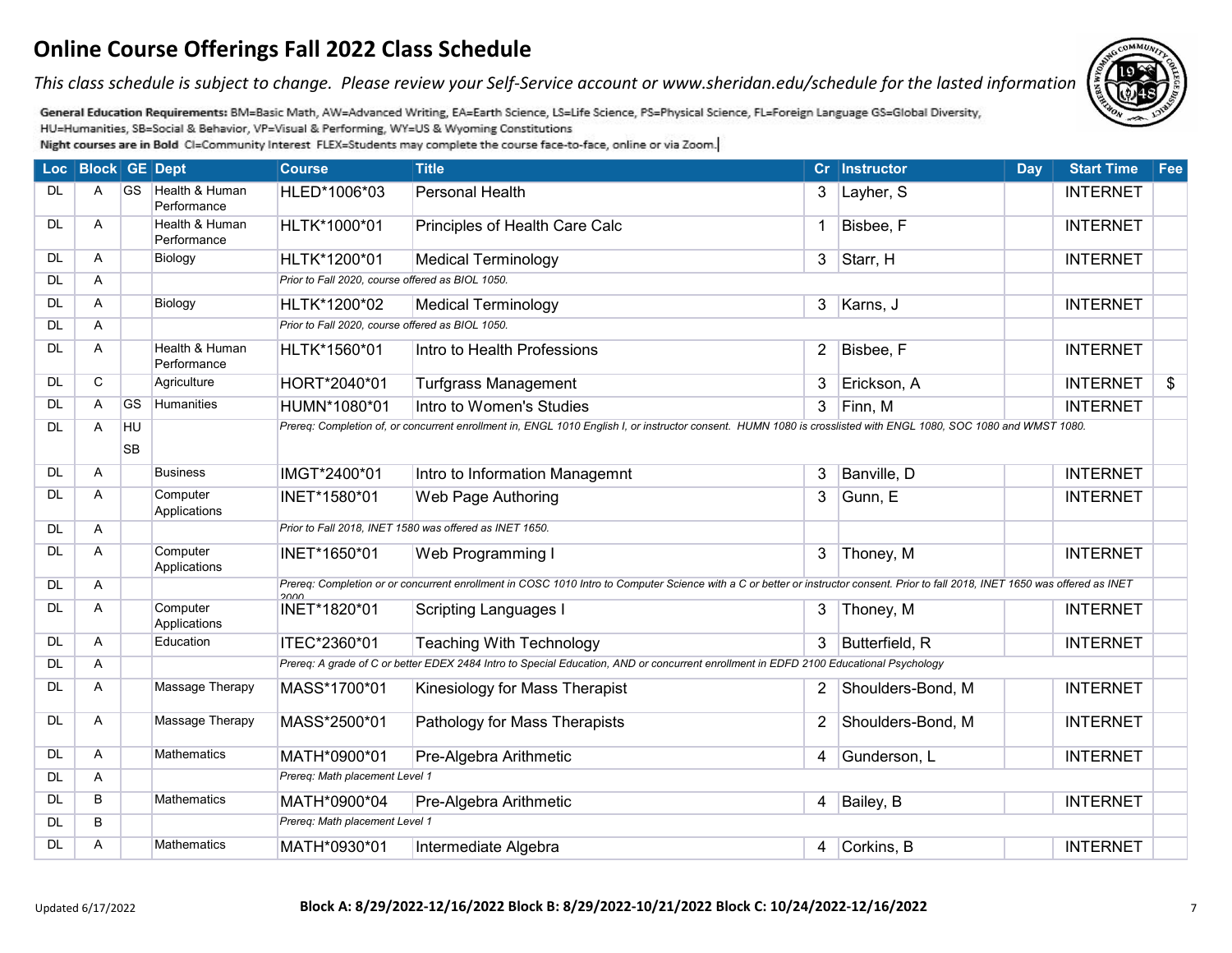*This class schedule is subject to change. Please review your Self-Service account or www.sheridan.edu/schedule for the lasted information.*

General Education Requirements: BM=Basic Math, AW=Advanced Writing, EA=Earth Science, LS=Life Science, PS=Physical Science, FL=Foreign Language GS=Global Diversity, HU=Humanities, SB=Social & Behavior, VP=Visual & Performing, WY=US & Wyoming Constitutions

|           | Loc   Block   GE   Dept |           |                          | <b>Course</b> | <b>Title</b>                                                                                                        |                | Cr Instructor | Day | <b>Start Time</b> | Fee |
|-----------|-------------------------|-----------|--------------------------|---------------|---------------------------------------------------------------------------------------------------------------------|----------------|---------------|-----|-------------------|-----|
| <b>DL</b> | A                       |           |                          |               | Prereq: MATH 0900 Pre-Algebra with C or better, math placement Level 3                                              |                |               |     |                   |     |
| <b>DL</b> | Α                       |           | <b>Mathematics</b>       | MATH*0930*04  | Intermediate Algebra                                                                                                |                | 4 Walter, J   |     | <b>INTERNET</b>   |     |
| <b>DL</b> | A                       |           |                          |               | Prereq: MATH 0900 Pre-Algebra with C or better, math placement Level 3                                              |                |               |     |                   |     |
| <b>DL</b> | Α                       | <b>BM</b> | Mathematics              | MATH*1000*01  | Problem Solving                                                                                                     | 3              | Gunderson, L  |     | <b>INTERNET</b>   |     |
| <b>DL</b> | Α                       | <b>BM</b> |                          |               | Prereq: MATH 0900 Pre-Algebra with C or better, math placement Level 3                                              |                |               |     |                   |     |
| <b>DL</b> | C                       | <b>BM</b> | Mathematics              | MATH*1000*04  | Problem Solving                                                                                                     | 3              | McKenzie, C   |     | <b>INTERNET</b>   |     |
| <b>DL</b> | C                       | <b>BM</b> |                          |               | Prereq: MATH 0900 Pre-Algebra with C or better, math placement Level 3                                              |                |               |     |                   |     |
| <b>DL</b> | Α                       | <b>BM</b> | Mathematics              | MATH*1400*01  | College Algebra                                                                                                     | 4              | Rourke, M     |     | <b>INTERNET</b>   |     |
| <b>DL</b> | A                       | <b>BM</b> |                          |               | Prereq: MATH 0930 Intermediate Algebra with a "C" or better, or Math Placement Level IV                             |                |               |     |                   |     |
| DL        | Α                       | <b>BM</b> | Mathematics              | MATH*1400*06  | College Algebra                                                                                                     |                | 4 Nichols, J  |     | <b>INTERNET</b>   |     |
| <b>DL</b> | A                       | <b>BM</b> |                          |               | Prereq: MATH 0930 Intermediate Algebra with a "C" or better, or Math Placement Level IV                             |                |               |     |                   |     |
| <b>DL</b> | A                       | <b>MR</b> | Mathematics              | MATH*2200*03  | Calculus I                                                                                                          | $\overline{4}$ | Walter, J     |     | <b>INTERNET</b>   |     |
| <b>DL</b> | Α                       | <b>MR</b> |                          |               | Prereq: MATH 1405 Trigonometry or MATH 1450 Algebra & Trigonometry with a "C" or better, or Math Placement Level VI |                |               |     |                   |     |
| <b>DL</b> | A                       | <b>MR</b> | Mathematics              | MATH*2205*03  | Calculus II                                                                                                         |                | 4 Walter, J   |     | <b>INTERNET</b>   |     |
| DL        | Α                       | <b>MR</b> |                          |               | Prereq: Complete MATH 2200 Calculus I with a "C" or better                                                          |                |               |     |                   |     |
| <b>DL</b> | A                       | <b>MR</b> | Mathematics              | MATH*2350*02  | <b>Business Calculus I</b>                                                                                          | 4              | McKenzie, C   |     | <b>INTERNET</b>   |     |
| DL        | Α                       | <b>MR</b> |                          |               | Prereq: Complete MATH 1400 Pre-Calc Algebra with a "C" or better; or Math Placement Level V                         |                |               |     |                   |     |
| <b>DL</b> | A                       |           | <b>Mathematics</b>       | MATH*2355*01  | <b>Mathematical Apps for Bus</b>                                                                                    | 4              | Cochran, D    |     | <b>INTERNET</b>   |     |
| <b>DL</b> | A                       |           |                          |               | Prereq: MATH 1400 College Algebra with a C or better, or Math Placement Level V                                     |                |               |     |                   |     |
| DL        | A                       |           | Business                 | MGT*1200*01   | Intro to Human Resource Mgt                                                                                         | 3              | Roe, J        |     | <b>INTERNET</b>   |     |
| <b>DL</b> | A                       |           | <b>Business</b>          | MGT*2100*01   | <b>Principles of Management</b>                                                                                     | 3              | Fraser, K     |     | <b>INTERNET</b>   |     |
| DL        | A                       |           | Business                 | MKT*1000*01   | <b>Sales</b>                                                                                                        | 3              | Dunneback, D  |     | <b>INTERNET</b>   |     |
| <b>DL</b> | A                       |           | <b>Business</b>          | MKT*2100*01   | <b>Principles of Marketing</b>                                                                                      | 3              | Hutchinson, K |     | <b>INTERNET</b>   |     |
| DL        | A                       |           | Microbiology             | MOLB*2240*01  | <b>Medical Microbiology</b>                                                                                         | 4              | Craig, M      |     | <b>INTERNET</b>   | \$  |
| <b>DL</b> | A                       |           |                          |               | BIOL 1010 General Biology I with a C or better, or consent of instructor.                                           |                |               |     |                   |     |
| <b>DL</b> | A                       |           | Microbiology             | MOLB*2240*02  | <b>Medical Microbiology</b>                                                                                         | $\overline{4}$ | Hosman, L     |     | <b>INTERNET</b>   | \$  |
| <b>DL</b> | A                       |           |                          |               | BIOL 1010 General Biology I with a C or better, or consent of instructor.                                           |                |               |     |                   |     |
| <b>DL</b> | A                       |           | Computer<br>Applications | MSFT*1510*01  | <b>Windows Client Operating Sys</b>                                                                                 | 3              | Baldacci, M   |     | <b>INTERNET</b>   | \$  |
| DL        | A                       |           | Computer<br>Applications | MSFT*1745*01  | A+ Computer Maintenance                                                                                             | 4              | Baldacci, M   |     | <b>INTERNET</b>   | \$  |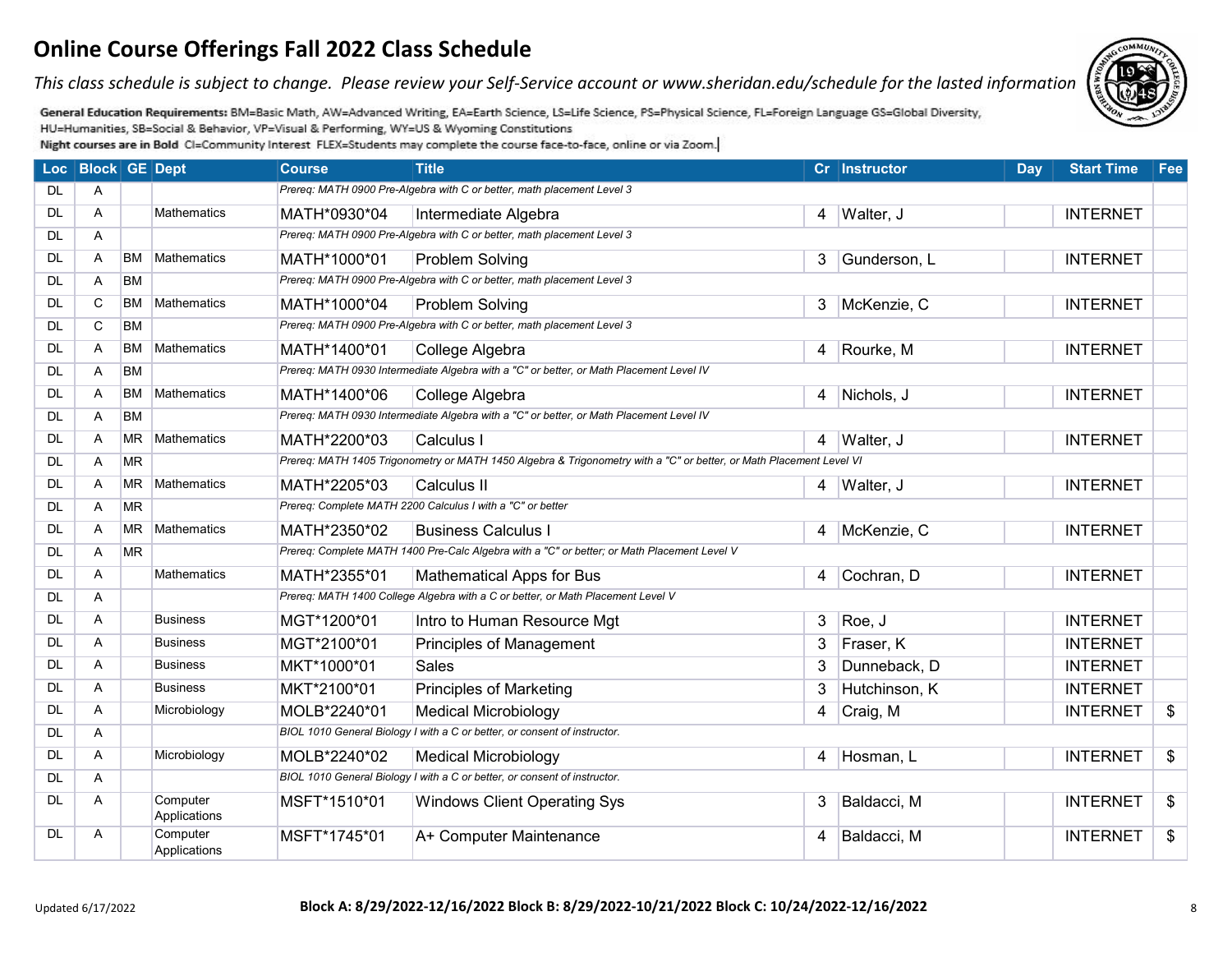*This class schedule is subject to change. Please review your Self-Service account or www.sheridan.edu/schedule for the lasted information.*



General Education Requirements: BM=Basic Math, AW=Advanced Writing, EA=Earth Science, LS=Life Science, PS=Physical Science, FL=Foreign Language GS=Global Diversity, HU=Humanities, SB=Social & Behavior, VP=Visual & Performing, WY=US & Wyoming Constitutions

|           | Loc   Block   GE   Dept |           |                               | <b>Course</b>                          | <b>Title</b>                                                                                                                                                     |                | Cr Instructor | <b>Day</b> | <b>Start Time</b> | Fee               |
|-----------|-------------------------|-----------|-------------------------------|----------------------------------------|------------------------------------------------------------------------------------------------------------------------------------------------------------------|----------------|---------------|------------|-------------------|-------------------|
| <b>DL</b> | A                       |           | Computer<br>Applications      | MSFT*2300*01                           | Cloud Computing +                                                                                                                                                |                | 3 Thoney, M   |            | <b>INTERNET</b>   | \$                |
| <b>DL</b> | Α                       |           |                               |                                        | Prerequisite: MSFT 1520 Windows Server Networking, MSFT 1510 Windows Client Operating System, and MSFT 1745 A+ Computer Maintenance or instructor approval.      |                |               |            |                   |                   |
| <b>DL</b> | A                       |           | Computer<br>Applications      | MSFT*2400*01                           | <b>Virtualization Technology</b>                                                                                                                                 | $\mathbf{3}$   | Gunn, E       |            | <b>INTERNET</b>   | $\boldsymbol{\$}$ |
| <b>DL</b> | A                       |           |                               |                                        | Prerequisite: MSFT 1520 Windows Server Networking, MSFT 1510 Windows Client Operating System, and MSFT 1745 A+ Computer Maintenance or instructor approval.      |                |               |            |                   |                   |
| DL        | A                       |           | Computer<br>Applications      | MSFT*2970*01                           | Networking Internship                                                                                                                                            |                | ### Thoney, M |            | <b>INTERNET</b>   |                   |
| DL.       | A                       | <b>VP</b> | Music                         | MUSC*1000*01                           | Intro to Music                                                                                                                                                   | 3              | Flaagan, C    |            | <b>INTERNET</b>   |                   |
| <b>DL</b> | A                       | <b>VP</b> | <b>Music</b>                  | MUSC*1010*01                           | <b>Foundations of Music</b>                                                                                                                                      | 3              | Erickson, C   |            | <b>INTERNET</b>   |                   |
| DL.       | A                       |           | Health & Human<br>Performance | PEAC*1001*02                           | <b>Health and Wellness</b>                                                                                                                                       | $\overline{2}$ | Layher, S     |            | <b>INTERNET</b>   |                   |
| <b>DL</b> | Α                       |           | Health & Human<br>Performance | PEPR*1004*02                           | Intro to Physical Education                                                                                                                                      | $\mathbf{3}$   | Layher, S     |            | <b>INTERNET</b>   |                   |
| DL        | Α                       |           | Health & Human<br>Performance | PEPR*1035*02                           | <b>Found of Exercise Science</b>                                                                                                                                 | $\mathbf{2}$   | Layher, S     |            | <b>INTERNET</b>   |                   |
| <b>DL</b> | Α                       | HU        | Philosophy                    | PHIL*1000*01                           | Intro to Philosophy                                                                                                                                              | 3              | Sasse, G      |            | <b>INTERNET</b>   |                   |
| <b>DL</b> | A                       | HU        | Philosophy                    | PHIL*2300*01                           | <b>Ethics in Practice</b>                                                                                                                                        | 3              | Sasse, G      |            | <b>INTERNET</b>   |                   |
| <b>DL</b> | C                       | <b>WY</b> | <b>Political Science</b>      | POLS*1000*01                           | American & Wyoming Government                                                                                                                                    | 3              | Loza Hoyos, O |            | <b>INTERNET</b>   |                   |
| <b>DL</b> | C                       | <b>WY</b> |                               |                                        | Prereq: Completion of or concurrent enrollment in ENGL 1010 English I, or instructor consent                                                                     |                |               |            |                   |                   |
| <b>DL</b> | A                       | <b>WY</b> | Political Science             | POLS*1000*02                           | American & Wyoming Government                                                                                                                                    | 3              | Loza Hoyos, O |            | <b>INTERNET</b>   |                   |
| <b>DL</b> | Α                       | <b>WY</b> |                               |                                        | Prereq: Completion of or concurrent enrollment in ENGL 1010 English I, or instructor consent                                                                     |                |               |            |                   |                   |
| <b>DL</b> | $\overline{A}$          | <b>WY</b> | Political Science             | POLS*1000*03                           | American & Wyoming Government                                                                                                                                    | 3              | Loza Hoyos, O |            | <b>INTERNET</b>   |                   |
| <b>DL</b> | Α                       | <b>WY</b> |                               |                                        | Prereq: Completion of or concurrent enrollment in ENGL 1010 English I, or instructor consent                                                                     |                |               |            |                   |                   |
| <b>DL</b> | B                       |           | <b>Political Science</b>      | POLS*1100*01                           | <b>Wyoming Government</b>                                                                                                                                        |                | Thomas, M     |            | <b>INTERNET</b>   |                   |
| DL        | B                       |           |                               |                                        | POLS 1100 Wyoming Government is intended to complete the requirement of the State of Wyoming when the US Constitution requirement is met through AP or transfer. |                |               |            |                   |                   |
| <b>DL</b> | Α                       |           | <b>Political Science</b>      | POLS*2120*02                           | Intro to Crim Justice                                                                                                                                            | 3              | Joyce, J      |            | <b>INTERNET</b>   |                   |
| DL.       | Α                       |           |                               | POLS 2120 cross-listed with CRMJ 2120. |                                                                                                                                                                  |                |               |            |                   |                   |
| <b>DL</b> | Α                       | <b>SB</b> | Psychology                    | PSYC*1000*01                           | <b>General Psychology</b>                                                                                                                                        | 4 <sup>1</sup> | Preuit, N     |            | <b>INTERNET</b>   |                   |
| <b>DL</b> | A                       | <b>SB</b> |                               |                                        | Prereq: Completion of, or concurrent enrollment in, ENGL 1010 English I, or instructor consent                                                                   |                |               |            |                   |                   |
| DL.       | C                       | <b>SB</b> | Psychology                    | PSYC*1000*02                           | General Psychology                                                                                                                                               | $\overline{4}$ | Preuit, N     |            | <b>INTERNET</b>   |                   |
| <b>DL</b> | $\mathbf C$             | <b>SB</b> |                               |                                        | Prereq: Completion of, or concurrent enrollment in, ENGL 1010 English I, or instructor consent                                                                   |                |               |            |                   |                   |
| DL.       | A                       | <b>SB</b> | Psychology                    | PSYC*1000*07                           | <b>General Psychology</b>                                                                                                                                        |                | 4 Arena, A    |            | <b>INTERNET</b>   |                   |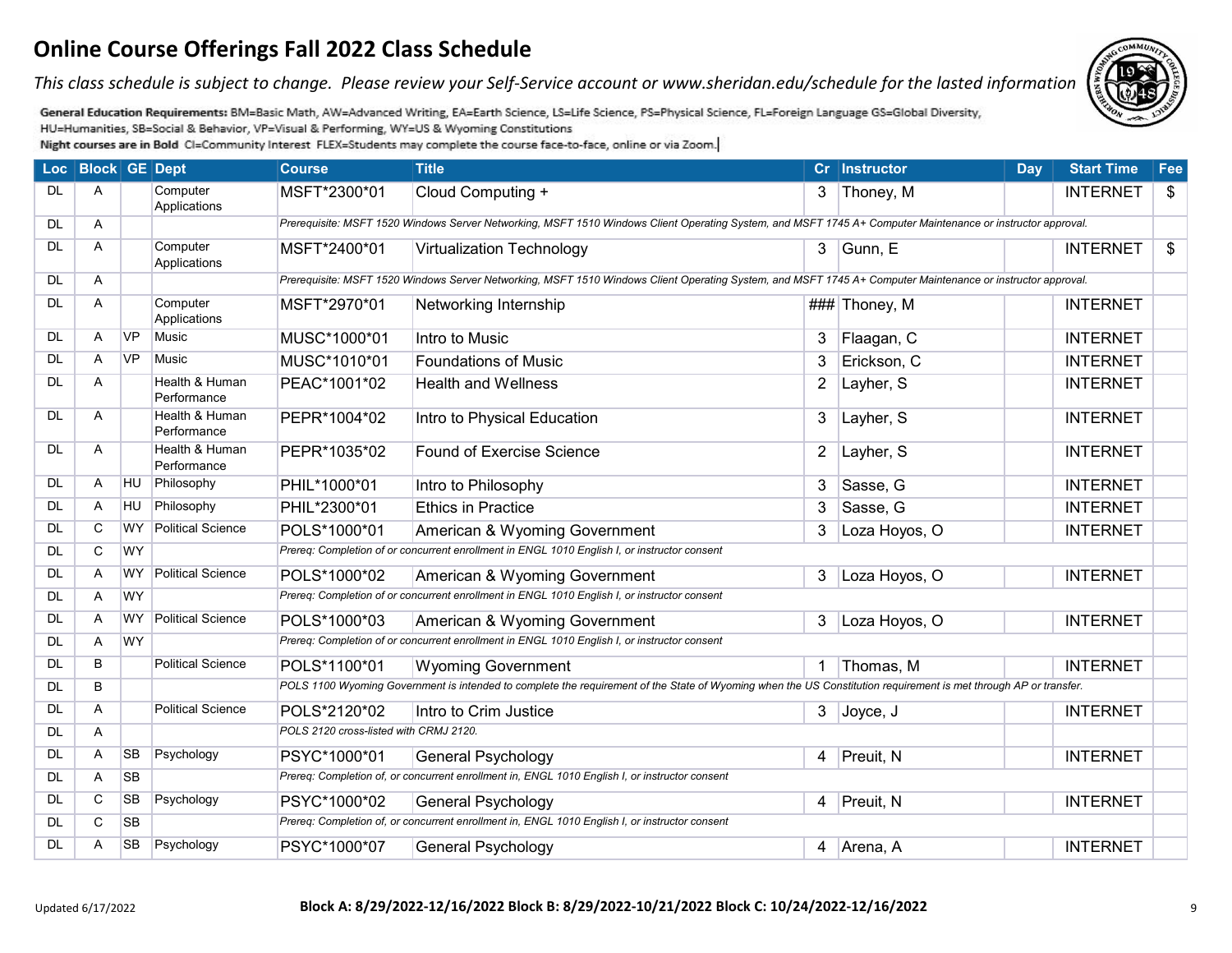*This class schedule is subject to change. Please review your Self-Service account or www.sheridan.edu/schedule for the lasted information.*

General Education Requirements: BM=Basic Math, AW=Advanced Writing, EA=Earth Science, LS=Life Science, PS=Physical Science, FL=Foreign Language GS=Global Diversity, HU=Humanities, SB=Social & Behavior, VP=Visual & Performing, WY=US & Wyoming Constitutions

|           | Loc Block GE Dept |                 |                          | <b>Course</b>                          | <b>Title</b>                                                                                                                                                         |                | Cr Instructor     | <b>Day</b> | <b>Start Time</b> | Fee |
|-----------|-------------------|-----------------|--------------------------|----------------------------------------|----------------------------------------------------------------------------------------------------------------------------------------------------------------------|----------------|-------------------|------------|-------------------|-----|
| DL.       | A                 | <b>SB</b>       |                          |                                        | Prereq: Completion of, or concurrent enrollment in, ENGL 1010 English I, or instructor consent                                                                       |                |                   |            |                   |     |
| <b>DL</b> | Α                 | <b>SB</b>       | Psychology               | PSYC*1000*08                           | <b>General Psychology</b>                                                                                                                                            | 4              | Kristiansen, R    |            | <b>INTERNET</b>   |     |
| <b>DL</b> | Α                 | <b>SB</b>       |                          |                                        | Prereq: Completion of, or concurrent enrollment in, ENGL 1010 English I, or instructor consent                                                                       |                |                   |            |                   |     |
| <b>DL</b> | $\overline{A}$    |                 | Psychology               | PSYC*2000*01                           | Research Methods in Psychology                                                                                                                                       | 4              | Kristiansen, R    |            | <b>INTERNET</b>   |     |
| <b>DL</b> | A                 |                 |                          |                                        | Prereq: ENGL 1010 English I and PSYC 1000 General Psychology with a C or better                                                                                      |                |                   |            |                   |     |
| <b>DL</b> | A                 |                 | Psychology               | PSYC*2260*01                           | Alcoholism                                                                                                                                                           |                | 3 Wetz, A         |            | <b>INTERNET</b>   |     |
| <b>DL</b> | Α                 |                 |                          |                                        | Prereq: Complete PSYC 1000 General Psychology, or instructor consent                                                                                                 |                |                   |            |                   |     |
| <b>DL</b> | Α                 |                 | Psychology               | PSYC*2280*01                           | <b>Domestic Family Violence</b>                                                                                                                                      | 3              | Goodrich-Premo, E |            | <b>INTERNET</b>   |     |
| <b>DL</b> | A                 |                 |                          |                                        | PSYC 2280 cross-listed with CRMJ 2160 and SOC 2320.                                                                                                                  |                |                   |            |                   |     |
| <b>DL</b> | A                 |                 | Psychology               | PSYC*2300*01                           | Developmental Psychology                                                                                                                                             | 3              | Kristiansen, R    |            | <b>INTERNET</b>   |     |
| <b>DL</b> | A                 |                 |                          |                                        | Prereq: Successful complettion of or concurrent enrollment in PSYC 1000 General Psychology                                                                           |                |                   |            |                   |     |
| <b>DL</b> | A                 |                 | Psychology               | PSYC*2340*01                           | Abnormal Psychology                                                                                                                                                  |                | 3 McRae, S        |            | <b>INTERNET</b>   |     |
| <b>DL</b> | A                 |                 |                          |                                        | Prereq: PSYC 1000 General Psychology with a C or better                                                                                                              |                |                   |            |                   |     |
| <b>DL</b> | A                 |                 | Agriculture              | REWM*2000*02                           | Prin of Rangeland Mgt                                                                                                                                                | 3              | Eberly, J         |            | <b>INTERNET</b>   |     |
| <b>DL</b> | A                 |                 | Computer<br>Applications | SDEV*1000*01                           | Software Development Skills I                                                                                                                                        | 3              | Thoney, M         |            | <b>INTERNET</b>   |     |
| <b>DL</b> | A                 | <b>SB</b>       | Sociology                | SOC*1000*02                            | Sociological Principles                                                                                                                                              | 3              | Staff             |            | <b>INTERNET</b>   |     |
| <b>DL</b> | A                 | <b>SB</b>       |                          |                                        | Prereq: Successful completion of or concurrent enrollment in ENGL 1010 English I, or Reading Placement level 3, or instructor consent                                |                |                   |            |                   |     |
| <b>DL</b> | $\overline{A}$    | <b>GS</b>       | Sociology                | SOC*1080*01                            | Intro to Women's Studies                                                                                                                                             |                | $3$  Finn, M      |            | <b>INTERNET</b>   |     |
| <b>DL</b> | Α                 | HU<br><b>SB</b> |                          |                                        | Prereq: Completion of, or concurrent enrollment in, ENGL 1010 English I, or instructor consent. SOC 1080 is crosslisted with HUMN 1080, ENGL 1080 and WMST 1080.     |                |                   |            |                   |     |
| <b>DL</b> | A                 |                 | Sociology                | SOC*2320*01                            | Domestic Family Violence                                                                                                                                             | 3              | Goodrich-Premo, E |            | <b>INTERNET</b>   |     |
| <b>DL</b> | $\mathsf{A}$      |                 |                          |                                        | SOC 2320 cross-listed with CRMJ 2160 and PSYC 2280.                                                                                                                  |                |                   |            |                   |     |
| DL        | Α                 | <b>SB</b>       | Sociology                | SOC*2400*01                            | Criminology                                                                                                                                                          | 3 <sup>1</sup> | Joyce, J          |            | <b>INTERNET</b>   |     |
| <b>DL</b> | Α                 | <b>SB</b>       |                          | SOC 2400 is cross-listed as CRMJ 2400. |                                                                                                                                                                      |                |                   |            |                   |     |
| <b>DL</b> | A                 | <b>SB</b>       | Sociology                | SOC*2400*02                            | Criminology                                                                                                                                                          | 3 <sup>1</sup> | Joyce, J          |            | <b>INTERNET</b>   |     |
| <b>DL</b> | $\overline{A}$    | <b>SB</b>       |                          | SOC 2400 is cross-listed as CRMJ 2400. |                                                                                                                                                                      |                |                   |            |                   |     |
| DL.       | A                 | FL.             | Spanish                  | SPAN*1010*02                           | 1st Year Spanish I                                                                                                                                                   | $\overline{4}$ | Junker, A         |            | <b>INTERNET</b>   |     |
| <b>DL</b> | A                 | <b>MR</b>       | <b>Mathematics</b>       | STAT*2050*01                           | <b>Fundamentals of Statistics</b>                                                                                                                                    | $\overline{4}$ | Corkins, B        |            | <b>INTERNET</b>   |     |
| <b>DL</b> | Α                 | <b>MR</b>       |                          |                                        | Prereq: Complete MATH 1000 Problem Solving, MATH 1400 College Algebra or MATH 1450 Algebra and Trigonometry with a grade of "C" or better; or Math Placement Level V |                |                   |            |                   |     |